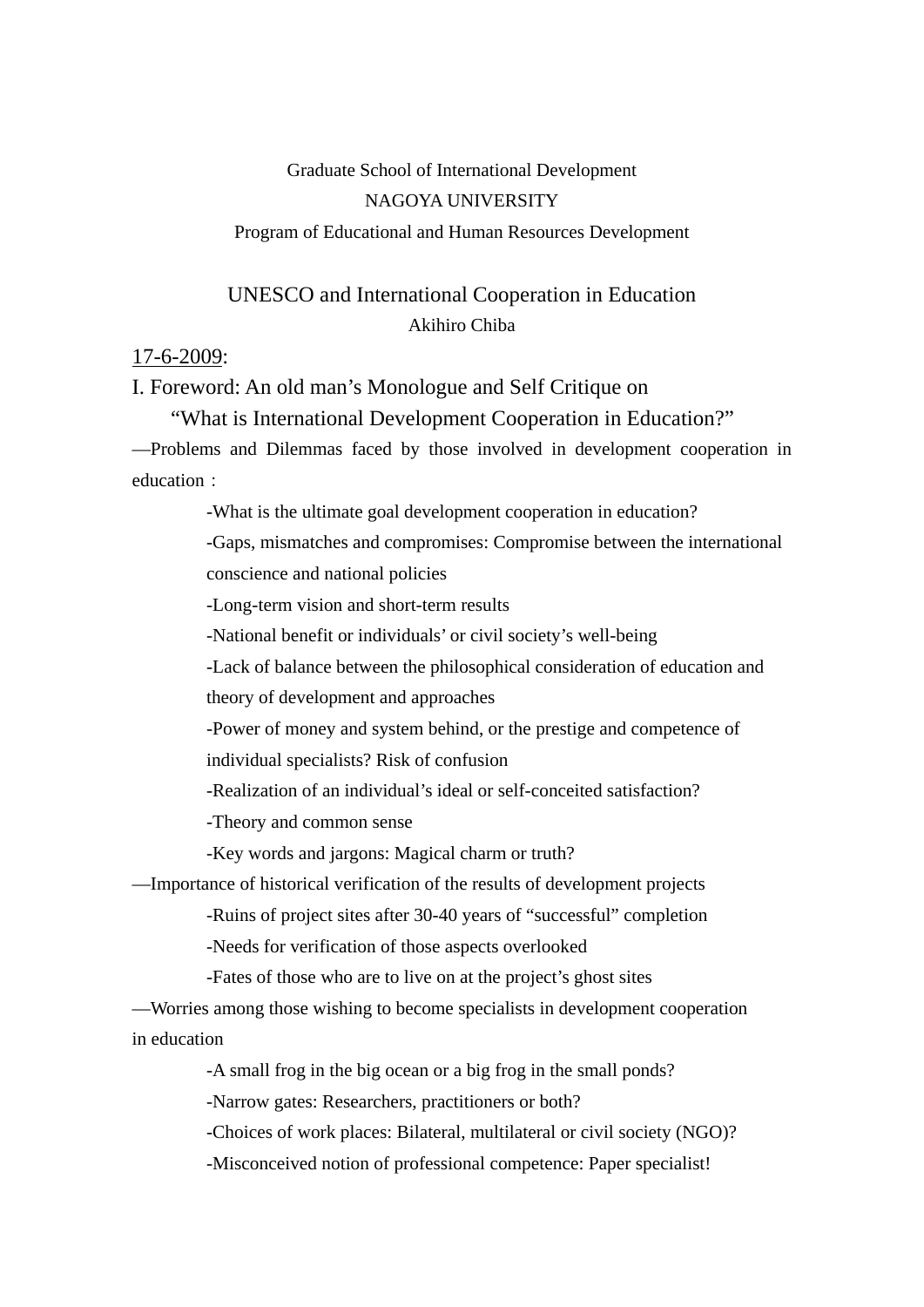-Understanding of cultural diversity and language competence

-Mental strength, health, and physical strength

-Academism v. s. pragmatism

-Head or Heart? Flexible mental circuit

-Ultimate criteria: Human value and humaneness

-Fates of development specialists after retirement: Peace in mind?

# II. Basics of UNESCO

#### —Fundamental feature of UNESCO

-Inter-governmental organization

-Organization of international intellectual cooperation

- -Basic policy is the resolutions and decision of the General Conference
- -Appointment of staff members: Geographical distribution and professional qualification

-Responsibility of the staff: Basically the execution of the regular programs

-Regular staff, project staff and consultant

-Unique role of National Commissions, National Associations & Clubs,

Affiliated Institution and the UNESCO Secretariat

### —Specialized Agencies v. s. Development Assistance Agencies

| SPECIALIZED AGENCIES                        | ASSISTANCE AGENCIES                 |
|---------------------------------------------|-------------------------------------|
| Global, Specialized professional competence | Development support responding to   |
| following the GC's decisions                | specific needs of countries         |
| Global and regional                         | Individual targets, bilateral       |
| Member States' assessed contribution        | Donors' contributions, fund raising |
| <b>Authority: Member States governments</b> | Donors community and policies       |
| Responsible national body;                  |                                     |
| Governments' sectoral line ministries       | Political, economic and diplomatic  |
|                                             | Authority                           |
| Weak ministry in charge; such as education  | Consequences in unfavorable power   |
|                                             | of balance in the UN system         |
| Development: Not a single objective         | Priority on development             |
| -CULTURAL FACTORS OF HQ's LOCATION          |                                     |
|                                             |                                     |

Paris, Rome, Geneva New York, Washington, Geneva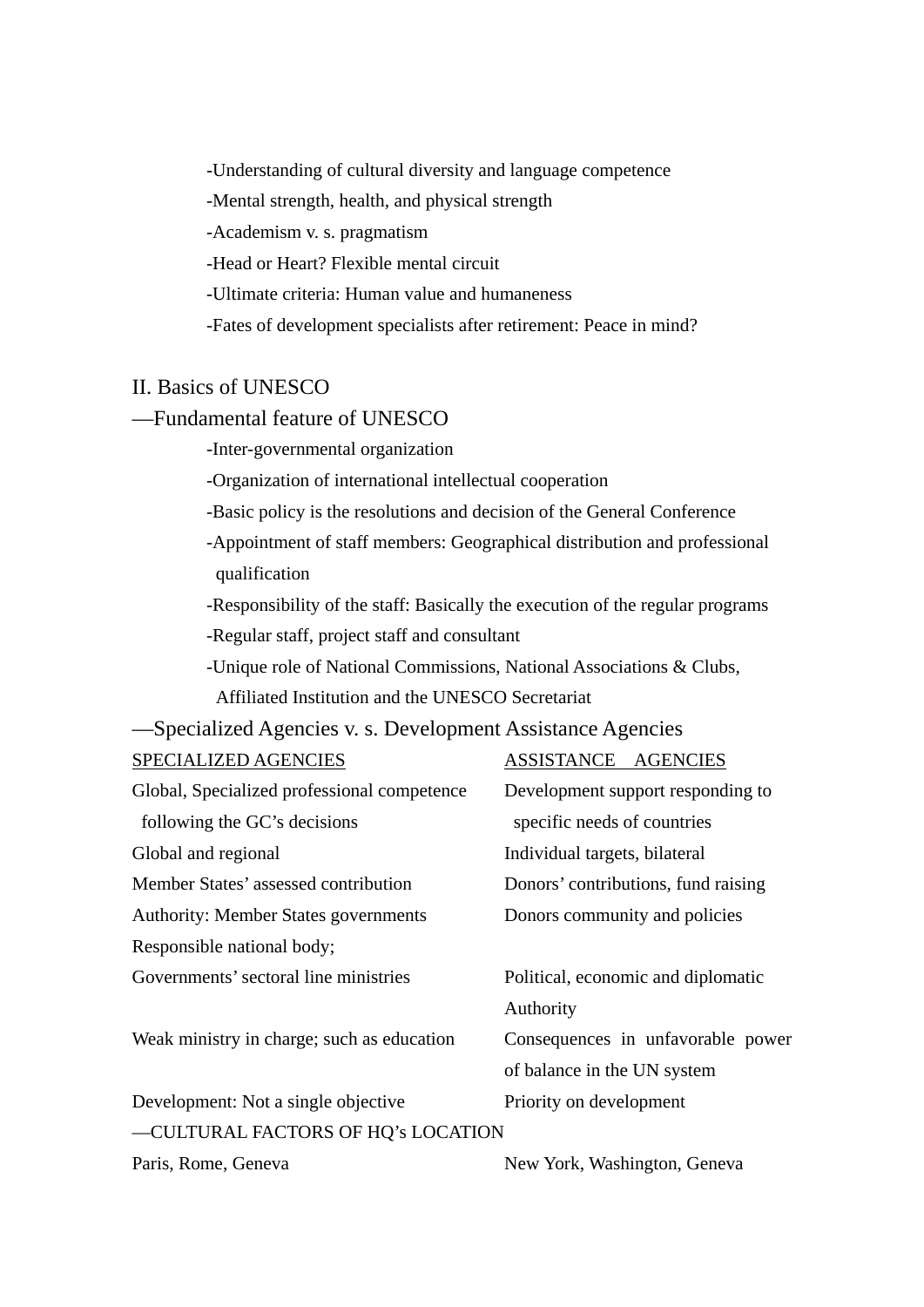#### —DYVERSITY WITHIN UNESCO or LACK OF UNIFORMITY

Time factors: UNESCO in the 60s, Development trends after the 60s, Ideological and political conflict of US-USSR, East-West, North-South

Geographical and cultural diversity: Regional and national differences, race & ethnic. Dyversity by professional fields or by departments : Education, Sciences(natural and social), Culture, Information and communication

Personality Differences: Personality, Vision and Ambition, Competence, Educational Background, and the organizational morale

—Conflict between intellectualism and operational action: Substance or Efficiency?

-Organizational dilemma of lack of balance: Integration or division of work

-Intellectualism: Inefficiency, academic and theoretical, too general (big headed)

-Operationalism: Lack of substance, mechanical and routine operation, bureaucratic solution to substantive issues, (headless chicken)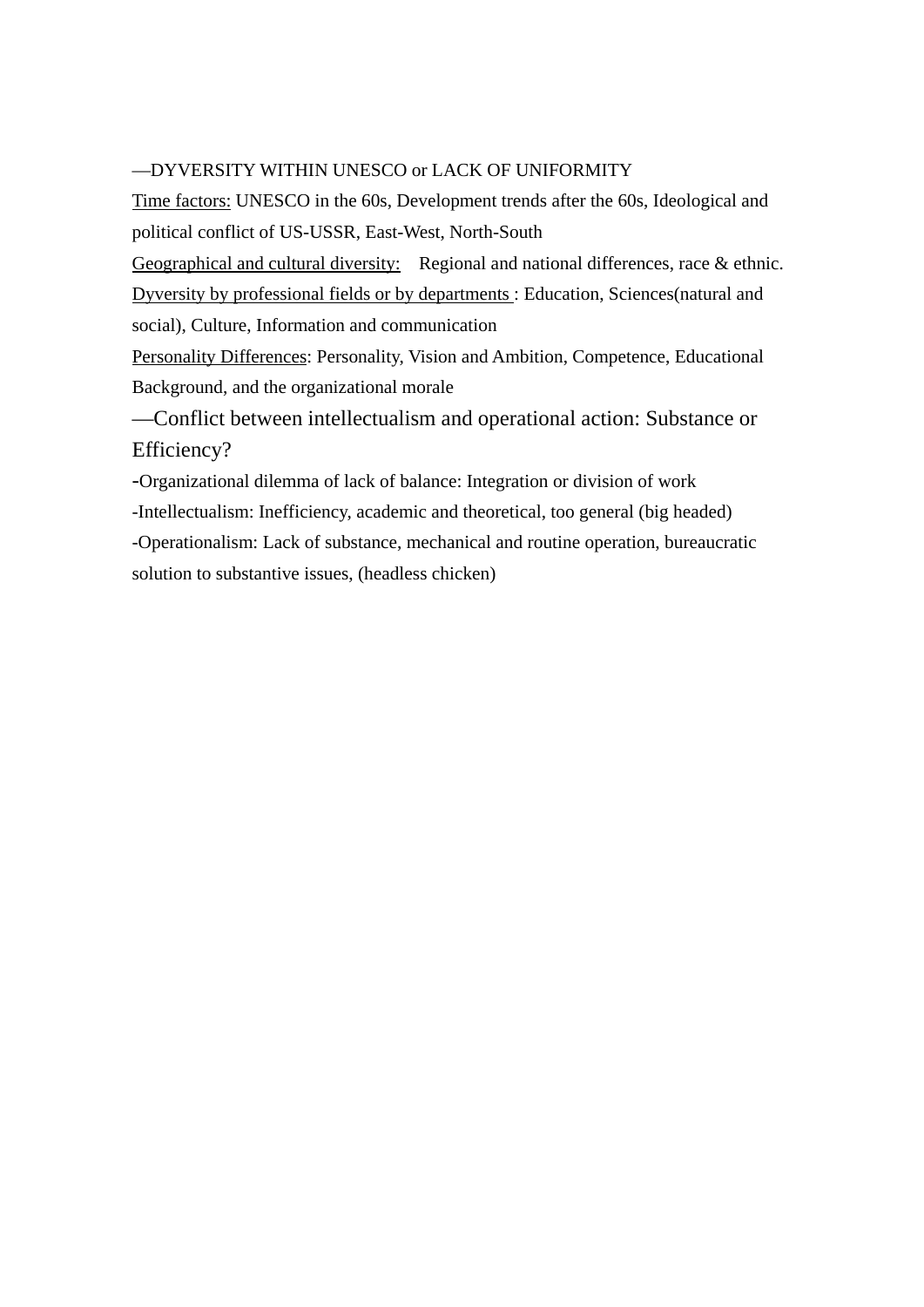18-6-2009

III. UNESCO at its PEAK

A: On the Eve of Development Cooperation(1946-59)

1. Realization of Peace through Education: Goal of UNESCO

—Education for International Understanding and Fundamental Education

—Adult Education (First International Conference of Education ( Elsinore, 1949)

2. Birth of New Concept of Education

—Liberation of some parts of education from the sacred domain of national sovereignty

—New disciplines such as economics of education, educational social engineering, educational technology

3. UNESCO as a global leader of education

—Thailand: Mon Luang Pin Malakul: Minister of Education: ex. TUFEC, TURTEP

—Japan: Total acceptance of UNESCO's programs: Dream of Liberation from the post-war isolation from the world community

—Africa:Full trust of the UN for its role of Africa's independence and joining UN

B: Africa's Independence and the UN membership (1960) and the beginning of the AGE of DEVELOPMENT

1. Birth of Regional Program of Educational Development

—Latin America: Major Project of the Expansion of Primary Education in Latin America (1957-66)

—Asia: Karachi Plan: Realization of universal and compulsory primary education in 1961-80

—Addis Ababa Plan: Generalization of full enrolment in Primary Education and the Development of Secondary Education

2. End of Fundamental Education and new thrust in Literacy (1959)

—Request to UNESCO of the UN General Assembly to formulate the plan of action for the world literacy campaign (1961) The result will be dealt with under III.B.3

3. Launching of bilateral educational assistance projects with the funding from the UN development support agencies :

—Educational Planning within the framework of social and economic development

—Establishment of International Institute of Educational Planning (IIEP)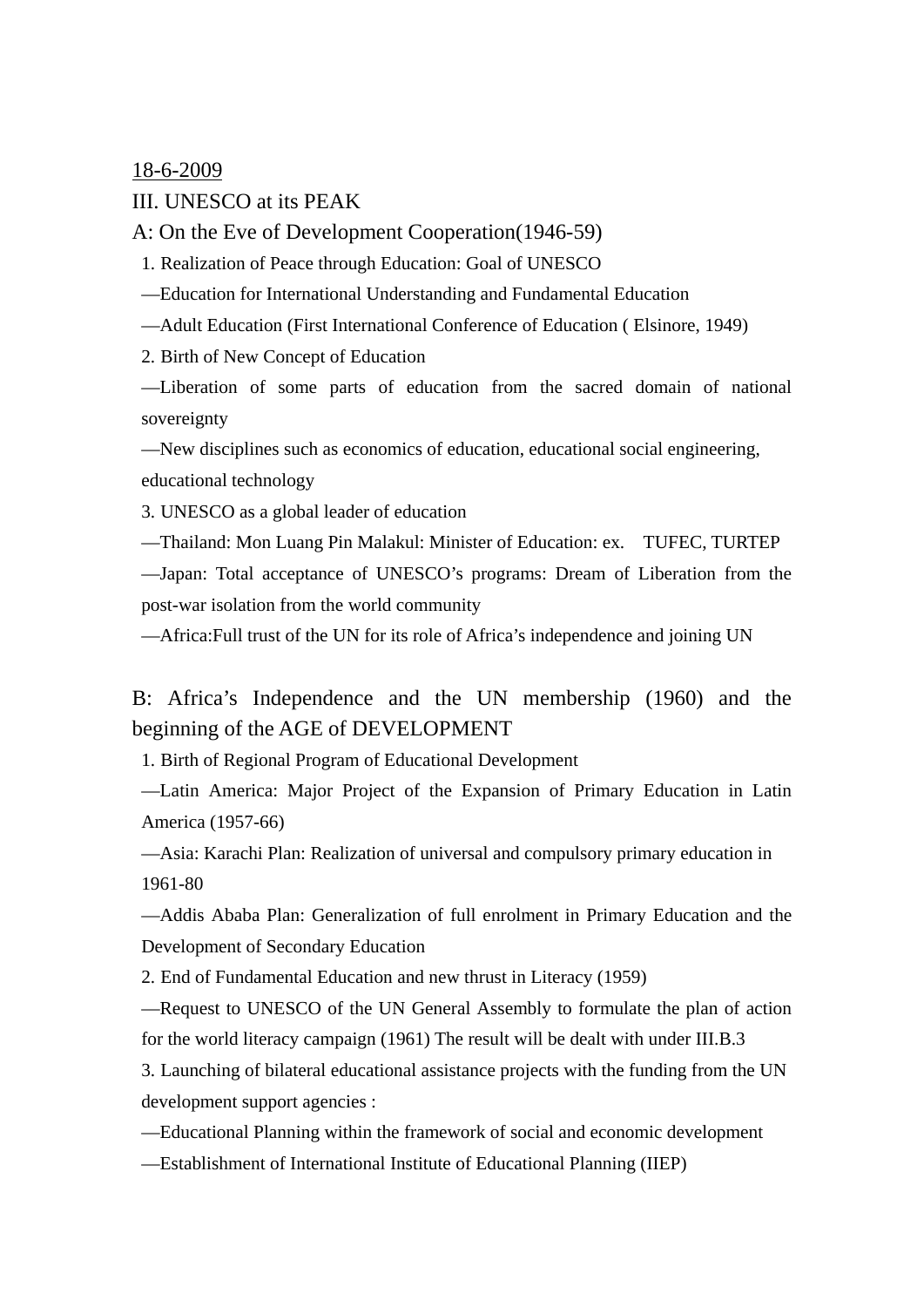- —Cooperation with the UN Funding Agencies
- a) Expanded Program of Technical Assistance UN: Appointment of individual experts and provision of fellowships
- b) UN Special Fund: institutional building in Africa
- c) UNICEF: Adv ice to UNICEF on technical aspects of education
- d) World Bank: Establishment of a Joint section in UNESCO for project identification, formulation and assessment /evaluation
- 4. Conflicting Nature of International Intellectual Cooperation and Development Cooperation: UNESCO has remained essentially as the Agency of intellectual cooperation and its development-oriented operational action has been limited to the experimentation and verifications of the values of its intellectual actions.

C. Karachi Plan and the development of regional cooperation in education in Asia

- 1. UNESCO's Infrastructure of Regional Cooperation in Education in Asia
- —Regional Office for Education: Set up in 1960 (Bangkok) Coordination, Documentation & Information
- —Regional Training Centers (1961-1970):
- -Educational Planning and Administration: (New Delhi)
- -Teacher Education (Quezon city)
- -School Building Research (Bandung-Colombo)
- -Curriculum and educational research (National Institute of Education, Japan offering regional services from 1967 onward)
- 2. Evolution of the Nature in the Regional Cooperation for Educational Development
- —Transfer of the Regional Training Centers to the Host Countries (1970)
- -Educational Planning=NIEPA
- -Teacher Education=University of the Philippines
- -School Building=Integration in the Regional Office
- —Periodical Convocation of the Regional Conference of Ministers of Education and Setting up of Regional Advisory Committee
	- -The first Conference in Tokyo in 1962 and Japan's policy change for regional cooperation for educational development in Asia
	- -Introduction of new planning and projection techniques and the formulation of Asian